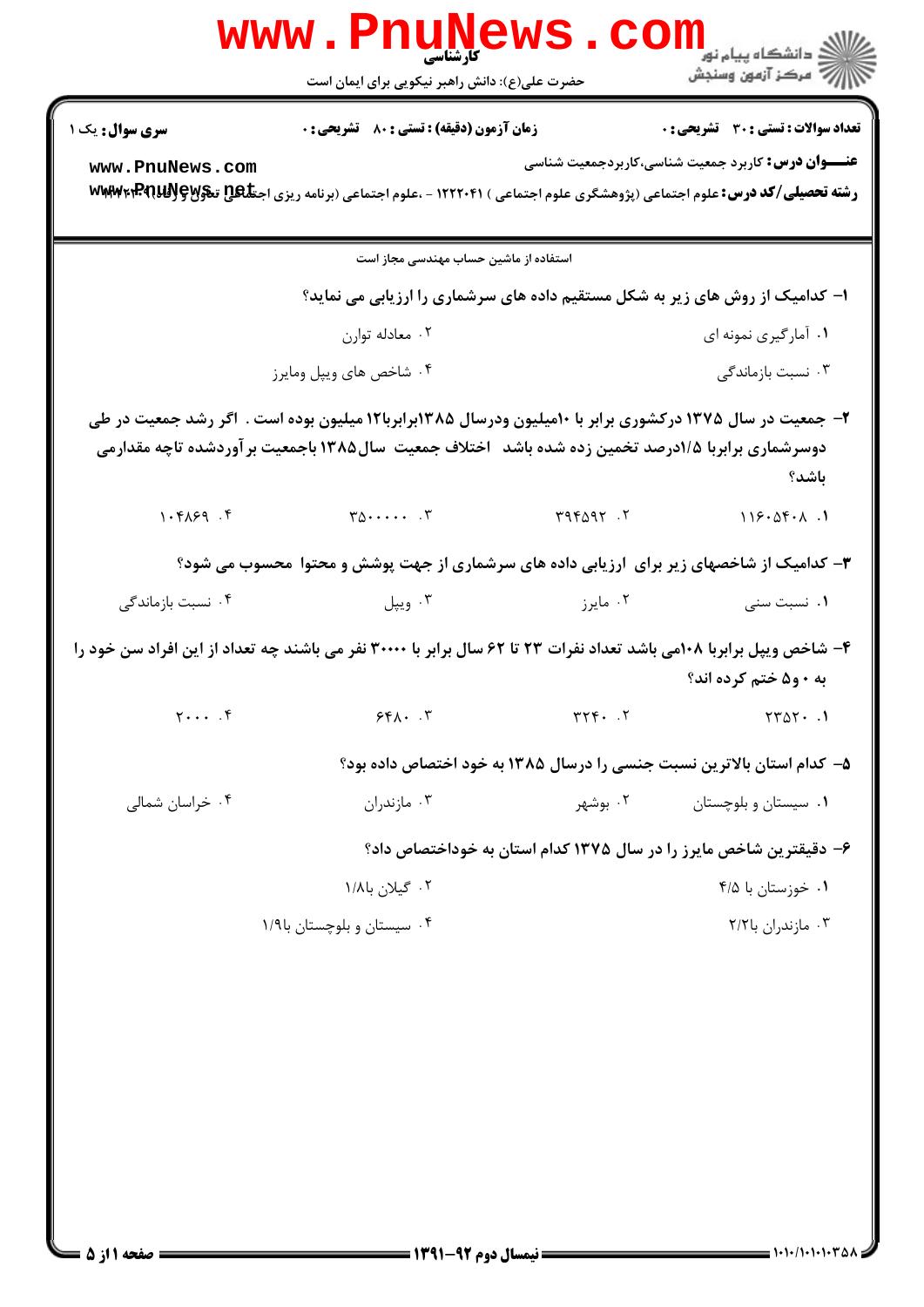

حضرت علي(ع): دانش راهبر نيكويي براي ايمان است

نعداد سوالات : تستي : 30 ٪ تشريحي : . زمان آزمون (دقيقه) : تستي : 80 ٪ تشريحي : 0 ٪ سري سوال : 1 يك

**عنـــوان درس:** کاربرد جمعیت شناسی،کاربردجمعیت شناسی

**[www.PnuNews.com](http://pnunews.com)**

ر**شته تحصیلی/کد درس:** علوم اجتماعی (پژوهشگری علوم اجتماعی ) ۱۲۲۲۰۴۱ - ،علوم اجتماعی (برنامه ریزی اجت**تاگیج تنگلاتا پاکلا با تاکل**اتا

## ۷– براساس داده های جدول زیر مقدار شاخص مایرز چقدر است؟

| 30-17                       | 20-17               | ارقام مختوم شده |
|-----------------------------|---------------------|-----------------|
| $\cdots$                    | $\mathbf{y} \cdots$ |                 |
| 9                           | ۳                   |                 |
| <b>T</b> …                  | $F \cdots$          | ۲               |
| ۵۰۰۰                        | $V \cdots$          | ٣               |
| $\Delta \cdot \cdot$        | 11                  | ۴               |
| $\mathsf{A}\cdot\mathsf{A}$ | $1F \cdots$         | ۵               |
| ۵۰۰                         | $\dots$             | ۶               |
| $\mathbf{r}$ .              | $V \cdot \cdot$     | ٧               |
| $\dots$                     | ۵۰۰                 | ٨               |
| ۸۰                          | $f \cdot \cdot$     | ٩               |

 $Y1/FY$  . T  $Y1/\sqrt{2}$  . T  $\Delta$  . 1

۸– مجموع کل تفاوت های نسبت های سنی زنان از همدیگر از گروه سنی ۴-۰ تا ۹۹-۹۵ برابربا ۲۲۹/۳۱ و مجموع کل تفاوت های نسبت سنی مردان از هم در گروه های سنی مذکور برابربا ۲۷۵/۳۶ و مجموع تفاوت های نسبت جنسی از ۱۰۰ برای گروه مذکوربرابربا ۲۱۲/۹۰۵می باشد شاخص تلفیقی سازمان ملل چقدر است؟

> $\begin{array}{ccccccc} \gamma & \gamma & \gamma & \gamma & \gamma & \gamma & \gamma & \gamma & \gamma \end{array}$  $\alpha$  ,  $\alpha$  ,  $\beta$  ,  $\beta$  ,  $\gamma$  ,  $\gamma$  ,  $\alpha$  ,  $\alpha$  ,  $\alpha$

۹– اگر جمعیت سن ۲۵ سالگی را بخواهیم با میانگین متحرک سه سنی اصلاح کنیم جمعیت کدامیک از سنین زیر را نیاز داريم؟

ا. ۲۴و۲۵و۲۶ - ۲۰ تاریخ ۲۴و۲۲و ۳۴ میلادی می شود و ۲۸و۲۷و ۲۳ میلادی که تا ۲۴و۲۵و ۲۳<br>د اولی کلی بینی سی تا ۲۴و ۲۳و تا ۲۵و تا ۲۵و ۲۸و ۲۵ میلادی بینی از ۲۸و ۲۵و ۲۳ میلادی به تا ۲۳و ۲۵و ۲۳ میلادی به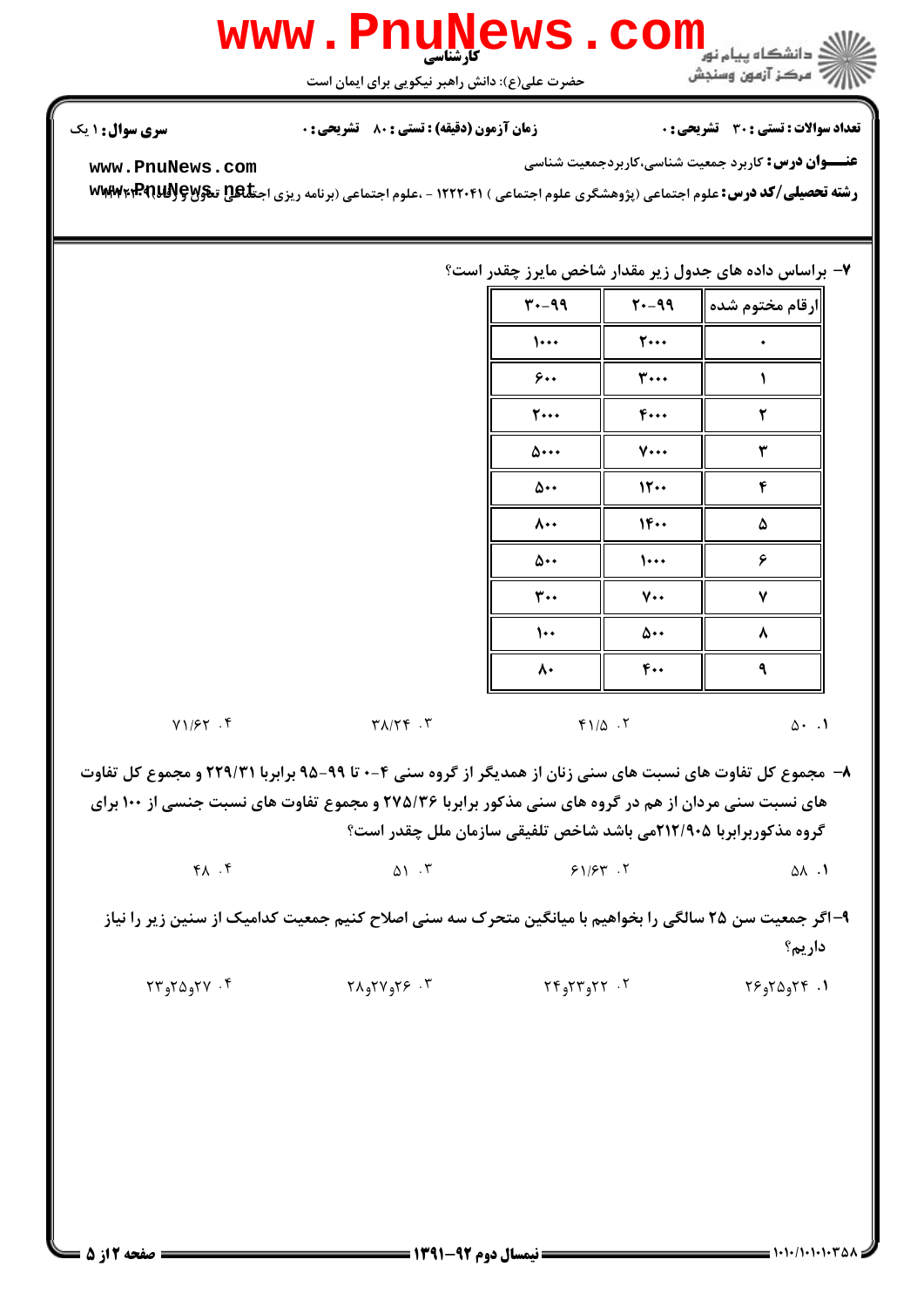| w w w                                                                                                                                                                                           | کارشناسی                                                                                                                 |                                           |                                                          | د دانشگاه پيام نو <b>ر</b>                                |
|-------------------------------------------------------------------------------------------------------------------------------------------------------------------------------------------------|--------------------------------------------------------------------------------------------------------------------------|-------------------------------------------|----------------------------------------------------------|-----------------------------------------------------------|
|                                                                                                                                                                                                 | حضرت علی(ع): دانش راهبر نیکویی برای ایمان است                                                                            |                                           |                                                          | 7' مرڪز آزمون وسنڊش                                       |
| <b>سری سوال :</b> ۱ یک                                                                                                                                                                          | <b>زمان آزمون (دقیقه) : تستی : 80 ٪ تشریحی : 0</b>                                                                       |                                           |                                                          | تعداد سوالات : تستى : 30 قشريحى : 0                       |
| www.PnuNews.com                                                                                                                                                                                 |                                                                                                                          |                                           |                                                          | <b>عنـــوان درس:</b> کاربرد جمعیت شناسی،کاربردجمعیت شناسی |
|                                                                                                                                                                                                 | رشته تحصیلی/کد درس: علوم اجتماعی (پژوهشگری علوم اجتماعی ) ۱۲۲۲۰۴۱ - ،علوم اجتماعی (برنامه ریزی اجتلگلی تگولایاپا۲۳۹۲۳۳۳۳ |                                           |                                                          |                                                           |
|                                                                                                                                                                                                 |                                                                                                                          |                                           |                                                          |                                                           |
|                                                                                                                                                                                                 | ۱۰- ضرایب اسپرگ ( از چپ به راست خوانده شود)که برای خردکردن گروه سنی ۹-۵ به                                               |                                           |                                                          |                                                           |
|                                                                                                                                                                                                 |                                                                                                                          |                                           | کار می رود برابربا مقدار زیر می باشد :                   |                                                           |
|                                                                                                                                                                                                 | اگر تعداد جمعیت های گروههای سنی ۴-۰۰ ۹-۵۰ :۱۴-۱۰و۱۹-۱۵ سال به ترتیب برابربا ۴۰۰۰، ۶۰۰۰،۷۰۰۰\$و۸۰۰۰باشد باتوجه            |                                           |                                                          |                                                           |
|                                                                                                                                                                                                 |                                                                                                                          | $0/0336$ 0/2272                           | به اطلاعات داده شده جمعیت سن ۶سال چقدر است؟<br>$-0/0752$ | 0/0144                                                    |
|                                                                                                                                                                                                 |                                                                                                                          | 0/008<br>0/232                            | $-0/048$                                                 | 0/008                                                     |
|                                                                                                                                                                                                 |                                                                                                                          | $-0/008$ 0/216                            | $-0/008$                                                 | $\overline{0}$                                            |
|                                                                                                                                                                                                 |                                                                                                                          | $-0/016$                                  | $0/184$ $0/04$                                           | $-0/008$                                                  |
|                                                                                                                                                                                                 |                                                                                                                          |                                           | $-1/1149$ $-1/19.1$ $-1/1917$                            | $-1)$ . $155$                                             |
| 14                                                                                                                                                                                              | 107                                                                                                                      | $1\Lambda \cdot \cdot \cdot$ . $\Upsilon$ |                                                          | 1577.1                                                    |
|                                                                                                                                                                                                 | ۱۱- اگر ًاطلاعات زیر در دسترس باشد ؛جمعیت اصلاح شده گروه سنی ۲۴-۲۰ ساله به کمک روش سازمان ملل چقدر می شود؟               |                                           |                                                          |                                                           |
|                                                                                                                                                                                                 |                                                                                                                          |                                           | گروههای سنی                                              | تعداد                                                     |
|                                                                                                                                                                                                 |                                                                                                                          |                                           |                                                          | جمعيت                                                     |
|                                                                                                                                                                                                 |                                                                                                                          |                                           | $1 - 16$                                                 | <b>AA9V11</b>                                             |
|                                                                                                                                                                                                 |                                                                                                                          |                                           | 15-19                                                    | 747009                                                    |
|                                                                                                                                                                                                 |                                                                                                                          |                                           | $Y - Yf$                                                 | 818.99                                                    |
|                                                                                                                                                                                                 |                                                                                                                          |                                           | $T\Delta - T9$                                           | 514511                                                    |
|                                                                                                                                                                                                 |                                                                                                                          |                                           | $T - TF$                                                 | 55568                                                     |
|                                                                                                                                                                                                 |                                                                                                                          |                                           | $T\Delta - T9$                                           | 498887                                                    |
|                                                                                                                                                                                                 |                                                                                                                          |                                           |                                                          |                                                           |
|                                                                                                                                                                                                 |                                                                                                                          |                                           |                                                          |                                                           |
| $\lambda \xi \cdots \xi$                                                                                                                                                                        | $Y_0 \cdots Y_n$                                                                                                         | $Y_0 \cdots Y$                            |                                                          | 540169.1                                                  |
|                                                                                                                                                                                                 |                                                                                                                          |                                           |                                                          | ۱۲- کدام ماتریس در ضرایب اسپراگ ۵ ستون دارد؟              |
| ۰۴ ماقبل آخر                                                                                                                                                                                    | ۰۳ میانی                                                                                                                 | ۰۲ دوم                                    |                                                          | ۰۱ اول                                                    |
| ۱۳– تعداد جمعیت سن ۹–۵ برابربا ۵۰۰۰هوتعدادجمعیت زنان سن ۵۴–۲۰برابربا۱۲۰۰۰۰می باشد بافرض امید به زندگی زنان برابر با<br>۵۰ سال که ضرایب 011/01- =a و 3/948=طمقدار نرخ ناخالص تجدید نسل چقدر است؟ |                                                                                                                          |                                           |                                                          |                                                           |
| 95/77.5                                                                                                                                                                                         | $.1954V$ $.7$                                                                                                            | .11040.7                                  |                                                          | T/9F.1                                                    |
|                                                                                                                                                                                                 |                                                                                                                          |                                           |                                                          |                                                           |
|                                                                                                                                                                                                 |                                                                                                                          |                                           |                                                          |                                                           |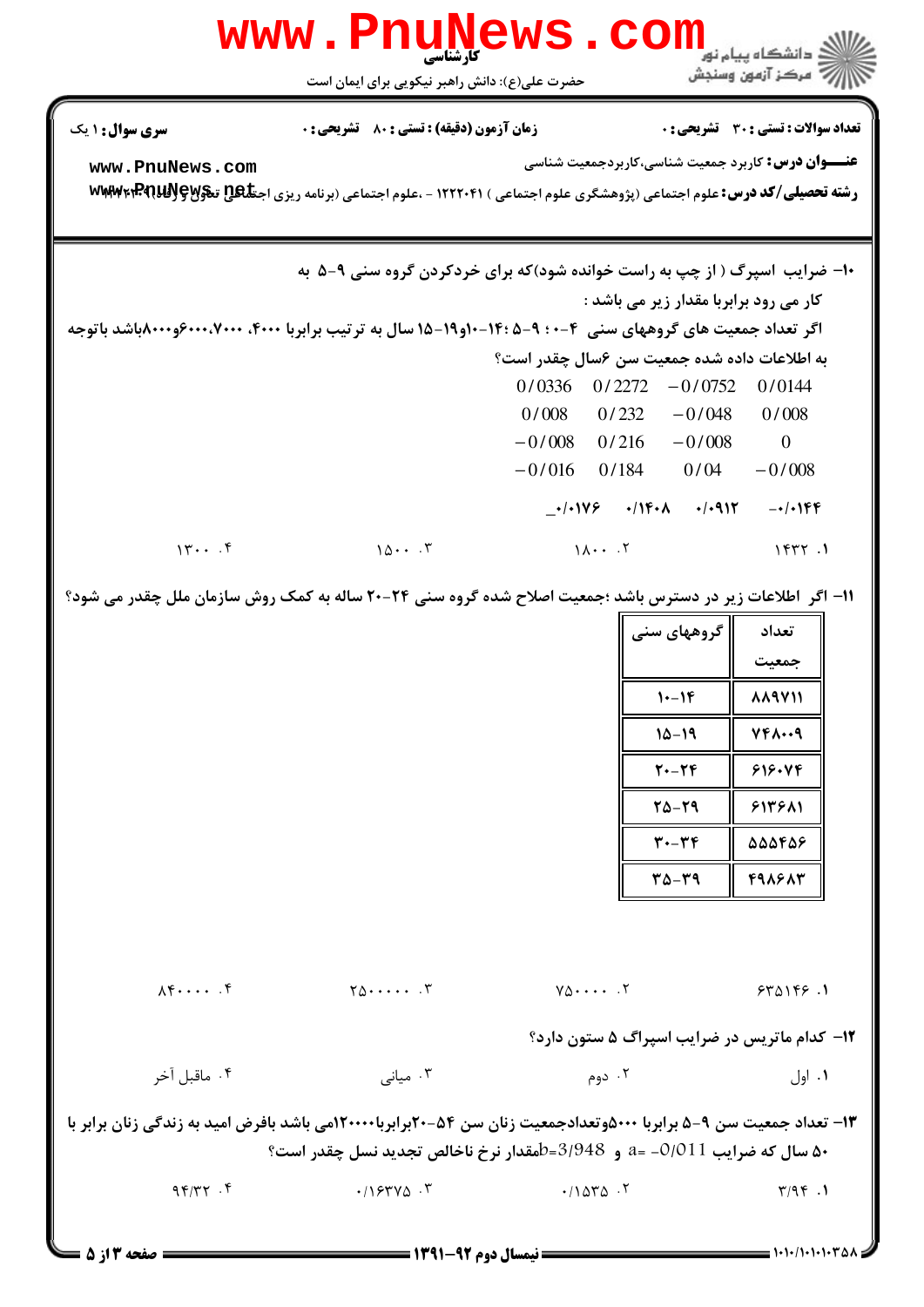| <b>WWW</b>                                                                                                                                                                            | UN<br>کارشناسی<br>حضرت علی(ع): دانش راهبر نیکویی برای ایمان است |                                                                                                                                              |                                                           |  |
|---------------------------------------------------------------------------------------------------------------------------------------------------------------------------------------|-----------------------------------------------------------------|----------------------------------------------------------------------------------------------------------------------------------------------|-----------------------------------------------------------|--|
| <b>سری سوال : ۱ یک</b>                                                                                                                                                                | زمان آزمون (دقیقه) : تستی : 80 ٪ تشریحی : 0                     |                                                                                                                                              | <b>تعداد سوالات : تستی : 30 ٪ تشریحی : 0</b>              |  |
| www.PnuNews.com                                                                                                                                                                       |                                                                 | <b>رشته تحصیلی/کد درس: ع</b> لوم اجتماعی (پژوهشگری علوم اجتماعی ) ۱۲۲۲۰۴۱ - ،علوم اجتماعی (برنامه ریزی اجت <b>تاگی تیگولاکی WWW4FPQUUJ S</b> | <b>عنـــوان درس:</b> کاربرد جمعیت شناسی،کاربردجمعیت شناسی |  |
|                                                                                                                                                                                       |                                                                 | ۱۴– جمعیت زنان ۲۴–۲۰برابربا ۱۴۹۲۶ وتعدادفرزندان زنده به دنیا آمده آنهابرابر با ۱۹۴۹۳ نفربوده اگر جمعیت زنان ۲۹–۲۵                            |                                                           |  |
|                                                                                                                                                                                       |                                                                 | $\frac{p}{f}$ برابربا ۱۸۶۸۰ نفر وتعدادفرزندان زنده به دنیا آمده آنان برابر با ۴۳۲۳۹ نفرباشد میزان باروری کل به روش نسبت $f$                  | چقدراست؟                                                  |  |
|                                                                                                                                                                                       |                                                                 | $Y/\Delta$ $Y/\Delta$ $Y$ $Y/\Delta$ $Y$ $Y$ $Y$ $Y$                                                                                         |                                                           |  |
| ۱۵– اگر تعداد کل فرزندان زنده به دنیا آمده زنان ۳۴-۳۰برابربا ۵۹۴۵۷نفر ووتعدادزنان۳۴-۳۰برابربا۸۶۹۰نفرباشند باروری<br>مشاهده شده یا مقدار <sup>1</sup> دراین گروه سنی زنان چقدرمی باشد؟ |                                                                 |                                                                                                                                              |                                                           |  |
|                                                                                                                                                                                       |                                                                 | $\mathsf{r}/\mathsf{r}$ . $\mathsf{r}$ . $\mathsf{r}$ . $\mathsf{r}$ . $\mathsf{r}$ . $\mathsf{r}$ . T                                       | $\mathcal{L} \setminus \mathcal{L}$                       |  |
| ۱۶- برای به دست آوردن ضرایب از جدول براس نسبت باروری گروه سنی ۱۹-۱۵ زنان را بر نسبت باروری کدام گروه سنی زنان<br>تقسیم می نماییم؟                                                     |                                                                 |                                                                                                                                              |                                                           |  |
| $T - \gamma^2$                                                                                                                                                                        |                                                                 | $Y - YY$ T $Y_0 - YY$ T $Y_1 - YY$ T $Y - YY$                                                                                                |                                                           |  |
| ۱۷– روش فرزندان خود با استفاده از چه تکنیکی به برآوردمیزان های باروری ویژه سنی در سالهای قبل از سرشماری می<br>پردازد؟                                                                 |                                                                 |                                                                                                                                              |                                                           |  |
| $P/F$ روش $\cdot$ *                                                                                                                                                                   | ۰۳ بازماندگی معکوس                                              | ۰۲ نسبت بازماندگی                                                                                                                            | ۰۱ ارقام تلفیقی                                           |  |
| ۱۸– اگر جمعیت ۹-۵ شهر کرج درسال۱۳۸۵برابربا۲۰۰۰۰۰نفرباشد واحتمال بقا از سن صفرسال تا۱۷/سال برابر با ۱۸/باشد بانرخ<br>رشد جمعیت ۲درصد جمعیت متولدین سال ۱۳۸۵چقدراست؟                    |                                                                 |                                                                                                                                              |                                                           |  |
| $Y_0 \cdots$ . $F$                                                                                                                                                                    | $50 \cdots$ $5$                                                 | $\uparrow \uparrow \cdots \uparrow \uparrow$                                                                                                 | $0 \wedge \cdot \cdot 0$ .                                |  |
|                                                                                                                                                                                       |                                                                 | ۱۹- درکشورهای فاقد ثبت وقایع حیاتی کدام روش برای برآورد باروری مهمتر می باشد؟                                                                |                                                           |  |
|                                                                                                                                                                                       | ۰۲ روش رله                                                      |                                                                                                                                              | ۰۱ روش براس                                               |  |
|                                                                                                                                                                                       | ۰۴ روش فرزندان خود                                              |                                                                                                                                              | ۰۳ روش بازماندگی معکوس                                    |  |
|                                                                                                                                                                                       |                                                                 | ۲۰- به نظر براس نسبت فراموشی ً تعداد فرزندان ً در کدام گروه سنی زنان بیشتر می باشد؟                                                          |                                                           |  |
| $Y\Delta-Y9$ .                                                                                                                                                                        | $T - Tf$ .                                                      | $Y - Yf$ .                                                                                                                                   | $10 - 19.1$                                               |  |
|                                                                                                                                                                                       |                                                                 | <b>۲۱</b> - درمورد مهاجرت داخلی مهمترین شاخص ها مرتبط با کدام یک از موارد زیر می باشد؟                                                       |                                                           |  |
|                                                                                                                                                                                       | ۰۲ میزان مهاجرت خالص شهر – شهر                                  |                                                                                                                                              | ۰۱ میزان خالص مهاجرت روستا - شهر                          |  |
|                                                                                                                                                                                       | ۰۴ میزان مهاجرت ناخالص داخلی                                    |                                                                                                                                              | ۰۳ میزان مهاجرت خالص خارجی                                |  |